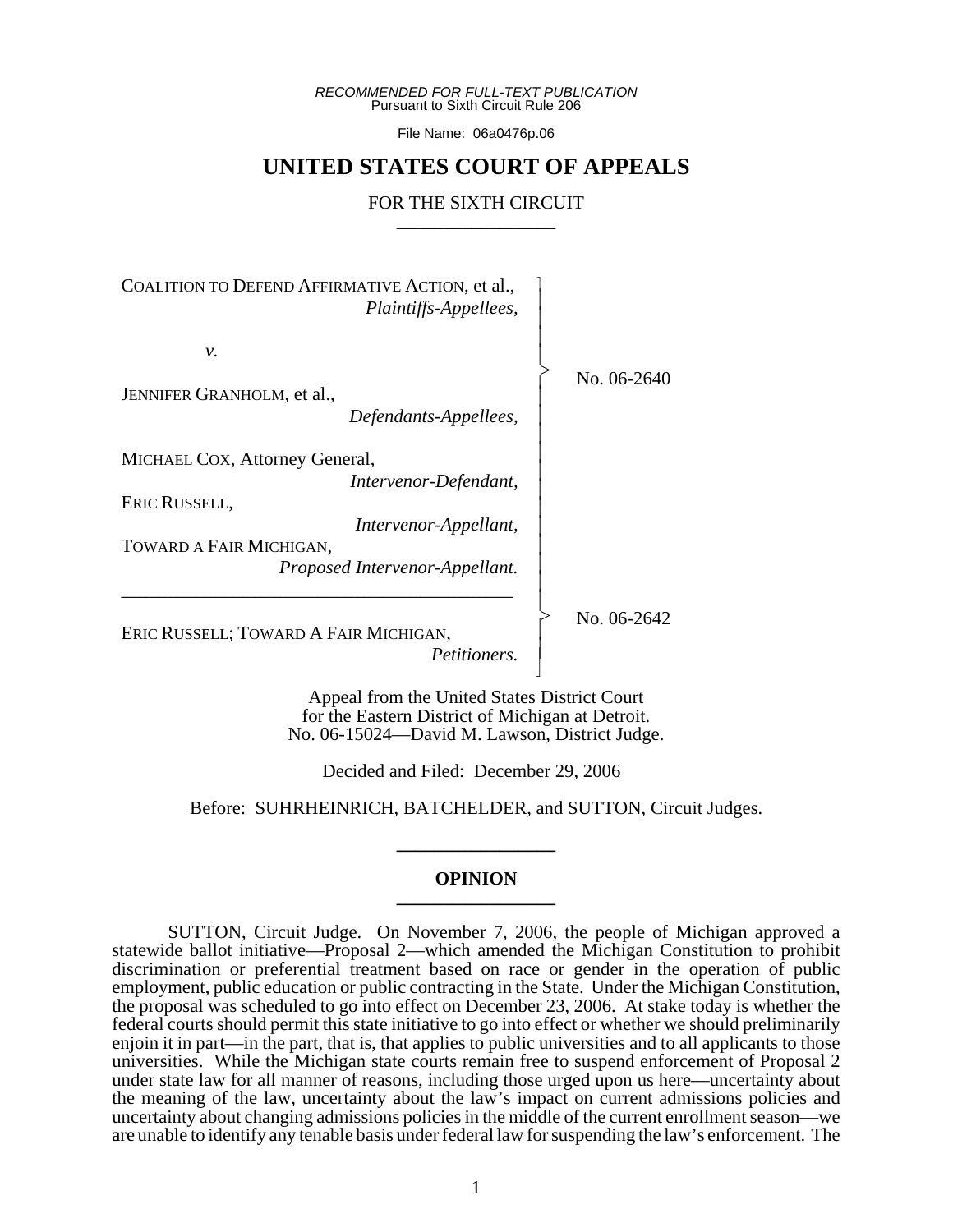First and Fourteenth Amendments to the United States Constitution, to be sure, *permit* States to use racial and gender preferences under narrowly defined circumstances. But they do not *mandate* them, and accordingly they do not prohibit a State from eliminating them. In the absence of any likelihood of prevailing in invalidating this state initiative on federal grounds, we have no choice but to permit its enforcement in accordance with the state-law framework that gave it birth.

I.

Legal and policy debates about admissions preferences in the university setting are not new to the people of Michigan. In 2003, the Supreme Court invalidated the University of Michigan's race-based admissions preferences in *Gratz v. Bollinger*, 539 U.S. 244, and it upheld the University of Michigan School of Law's race-based admissions preferences in *Grutter v. Bollinger*, 539 U.S. 306. In apparent response to those decisions, the Michigan Civil Rights Initiative, the executive director of which is Jennifer Gratz, the lead plaintiff in *Gratz v. Bollinger*, began a campaign to place a proposal on the state ballot that would amend the Michigan Constitution to prohibit raceand gender-based preferences in public employment, education and contracting. *See* The Michigan Civil Rights Initiative, http://www.michigancivilrights.org (last visited Dec. 26, 2006).

#### A.

On January 6, 2005, Gratz announced that her organization had obtained enough signatures under Michigan law to place its proposal—technically named Proposal 06-2 but commonly referred to as Proposal 2—on the statewide ballot. *See* http://www.michigancivilrights.org/media/JG-10605 remarks.pdf (last visited Dec. 26, 2006). The Michigan Board of State Canvassers eventually approved the ballot language for Proposal 2, which would amend Article I, § 26 of the Michigan Constitution if approved.

On November 7, 2006, the people of Michigan voted in favor of Proposal 2. Fifty-eight percent of the voters supported it, and 42% opposed it. *See* Michigan Department of State, 2006 Official Michigan General Election Results, http://miboecfr.nictusa.com/election/results/ 06GEN/90000002.html (last visited Dec. 26, 2006).

The constitutional amendment contains several pertinent provisions. *First*: "The University of Michigan, Michigan State University, Wayne State University and any other public college or university, community college, or school district shall not discriminate against, or grant preferential treatment to, any individual or group on the basis of race, sex, color, ethnicity, or national origin in the operation of public employment, public education, or public contracting." Mich. Const. art. 1,  $§ 26.$ 

*Second*: "The state shall not discriminate against, or grant preferential treatment to, any individual or group on the basis of race, sex, color, ethnicity, or national origin in the operation of public employment, public education, or public contracting." *Id.* 

*Third*: "This section"—namely the amendment—"does not prohibit action that must be taken to establish or maintain eligibility for any federal program, if ineligibility would result in a loss of federal funds to the state." *Id.*

*Fourth*: "The remedies available for violations of this section shall be the same . . . as are otherwise available for violations of Michigan anti-discrimination law." *Id.*; *see, e.g.*, Mich. Const. art. VIII, § 2; Mich. Comp. Laws § 37.2101 *et seq*. (the Elliot-Larsen Civil Rights Act).

*Fifth*: "This section shall be self-executing. If any part or parts of this section are found to be in conflict with the United States Constitution or federal law, the section shall be implemented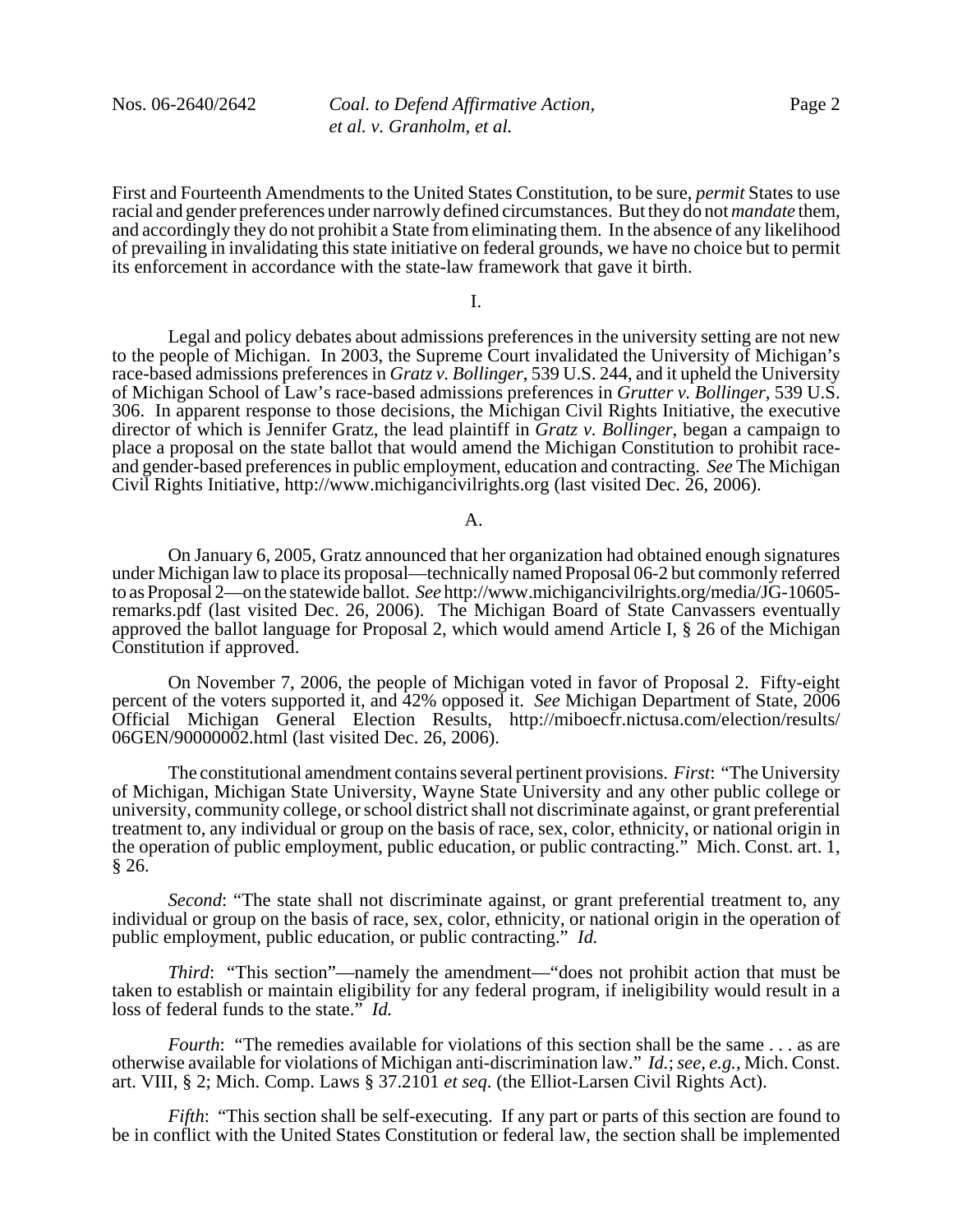to the maximum extent that the United States Constitution and federal law permit. Any provision held invalid shall be severable from the remaining portions of this section." Mich. Const. art. I, § 26.

*Sixth*: "This section does not invalidate any court order or consent decree that is in force as of the effective date of this section." *Id.*

*Seventh*: In accordance with the Michigan Constitution, the amendment was scheduled to go into effect 45 days after the election, which is to say December 23, 2006. *See* Mich. Const. art. XII, § 2.

On November 8, 2006, one day after the election, the Coalition to Defend Affirmative Action, Integration and Immigrant Rights, and Fight for Equality By Any Means Necessary, along with other organizations and individuals opposed to Proposal 2 (collectively, the "plaintiffs"), filed a lawsuit against (1) Jennifer Granholm, the Governor of Michigan, and (2) the Regents of the University of Michigan, the Board of Trustees of Michigan State University and the Board of Governors of Wayne State University (collectively, the "Universities"), seeking a declaratory judgment that the amendment was invalid and a permanent injunction against its enforcement. They filed the lawsuit in the Southern Division of the Eastern District of Michigan. In their amended complaint, plaintiffs contended that Proposal 2 violates two federal constitutional provisions (the First and Fourteenth Amendments), three federal civil rights statutes (Title VI, Title VII and Title IX) and one presidential order (Executive Order 11246). To date, plaintiffs have not independently filed a motion for a preliminary injunction or a temporary restraining order against enforcement of Proposal 2.

On December 11, the Universities filed a cross-claim against Governor Granholm, seeking (1) a declaratory judgment "that under federal law the Universities may continue to use their existing admissions and financial aid policies through the end of the current [enrollment] cycle" and (2) a preliminary injunction that "allows the Universities to continue to use their existing admissions and financial aid policies through the end of the current cycle." In support of their requests, the Universities noted that: (1) "[s]erious controversies exist regarding the validity, meaning, impact, and application of the Amendment"; (2) "[t]he Governor has requested an interpretation of the Amendment from the [state] Civil Rights Commission" in 90 days, but they cannot await the Commission's decision given the effective date (December 23) of the law; (3) "[t]he Amendment becomes effective in the midst of the Universities' current admission and financial aid cycle," which generally "run[s] from the early fall through the spring"; and (4) "[f]orcing the Universities to abandon their existing admissions and financial aid policies in the midst of this cycle would require them to apply different policies to applicants within the same cycle and different policies than they have announced" to the public.

In further support of their requests for declaratory and injunctive relief, the Universities argued that "[t]he Amendment implicates federal law." "It incorporates," they noted, "whole bodies of federal law by reference, including 'federal programs,' 'federal law,' and the 'United States Constitution.'" The Universities, they added, "put their admissions and financial aid policies in place in reliance on the Supreme Court's reaffirmation in *Grutter v. Bollinger*, 539 U.S. 306 (2003), that they have an academic freedom right, based in the First Amendment to the Constitution of the United States, to select their students and that they may, in the course of doing so, give some consideration to such factors . . . as race." On the same day, they filed a motion for a preliminary injunction, seeking the same thing—to enjoin the enforcement of Proposal 2 through the end of the current admissions cycle.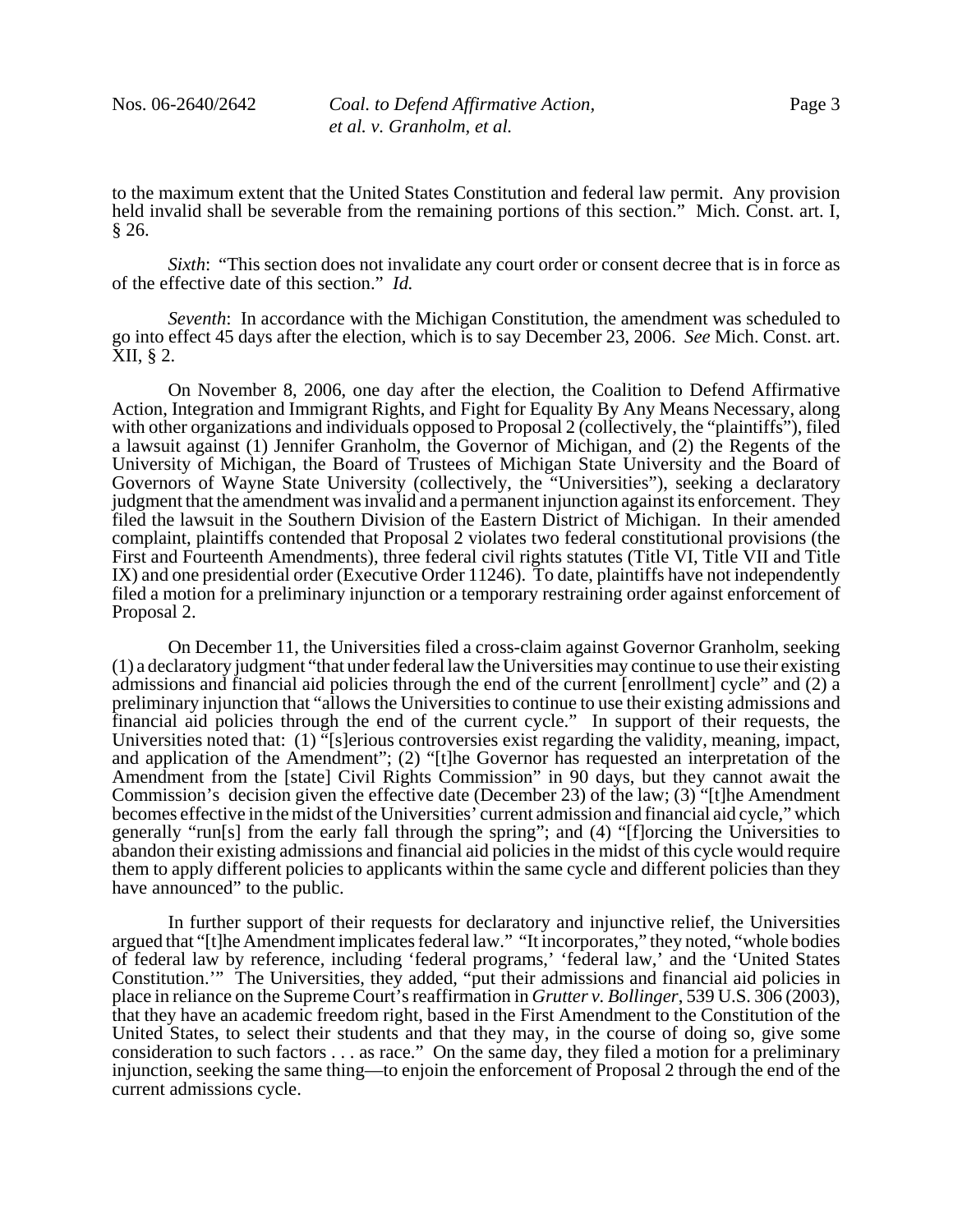On December 14, three days after the Universities filed their cross-claim, the Michigan Attorney General, Michael Cox, filed a motion to intervene in the lawsuit. *See* Fed. R. Civ. P. 24. The district court granted the Attorney General's motion to intervene that same day.

On December 18, the three sets of parties to the cross-claim—the Governor, the Attorney General, the Universities—and the plaintiffs in the underlying action filed a stipulation with the district court, which reads in part:

It is hereby stipulated, by and between the parties that this Court may order as follows:

(1) that the application of Const[.] 1963, art[.] [I], § 26 to the current admissions and financial aid policies of the University parties is enjoined through the end of the current admissions and financial aid cycles and no later than 12:01 a.m. on July 1, 2007, at which time this Stipulated Injunction will expire;

(2) that, pursuant to Fed. R. Civ. P.  $41(a)(1)$  and  $41(c)$ , the Universities' cross-claim shall be and hereby is dismissed in its entirety, with prejudice only as to the specific injunctive relief requested in the cross-claim . . .

. . .

Stipulation at 3.

That same day, matters grew more complicated when an individual and an interest group sought to intervene in the case. The individual was Eric Russell, a white male who has applied to the University of Michigan School of Law for admission in the fall of 2007, Affidavit of Eric Russell, at 1; the organization was Toward A Fair Michigan ("TAFM"), a non-profit entity "whose mission is to further understanding of equal opportunity issues involved in guaranteeing civil rights for all citizens," Affidavit of William Allen, at 1.

On December 19, the district court issued what it labeled a "temporary injunction." Consistent with the stipulation entered into by the Governor, the Attorney General, the Universities and the plaintiffs, the court enjoined application of Proposal 2 to the Universities' admissions and financial-aid policies until July 1, 2007, and dismissed the Universities' cross-claim. Dist. Ct. Order at 3. In essence, then, the cross-claimants dismissed their claim for an ordinary preliminary injunction in exchange for the stipulated 194-day injunction. However the injunction is labeled, it remains a preliminary injunction, albeit one of finite duration.

That same day, Russell and TAFM filed a motion urging the district court to rule on their motion to intervene by December 21 and requesting a stay of the order enjoining enforcement of Proposal 2 before its effective date—December 23.

B.

On December 21, having heard nothing from the district court on their intervention or stay motions, Russell and TAFM filed a notice of appeal to this court. The next day, they filed in this court an "Emergency Motion for a Stay Pending Appeal" of the district court's preliminary injunction and a Petition for a Writ of Mandamus directing the district court to grant their motion to intervene and to vacate its preliminary injunction.

On December 26, we issued an order giving the parties to the cross-claim (the Governor, the Attorney General, the Universities) as well as the plaintiffs in the underlying action an opportunity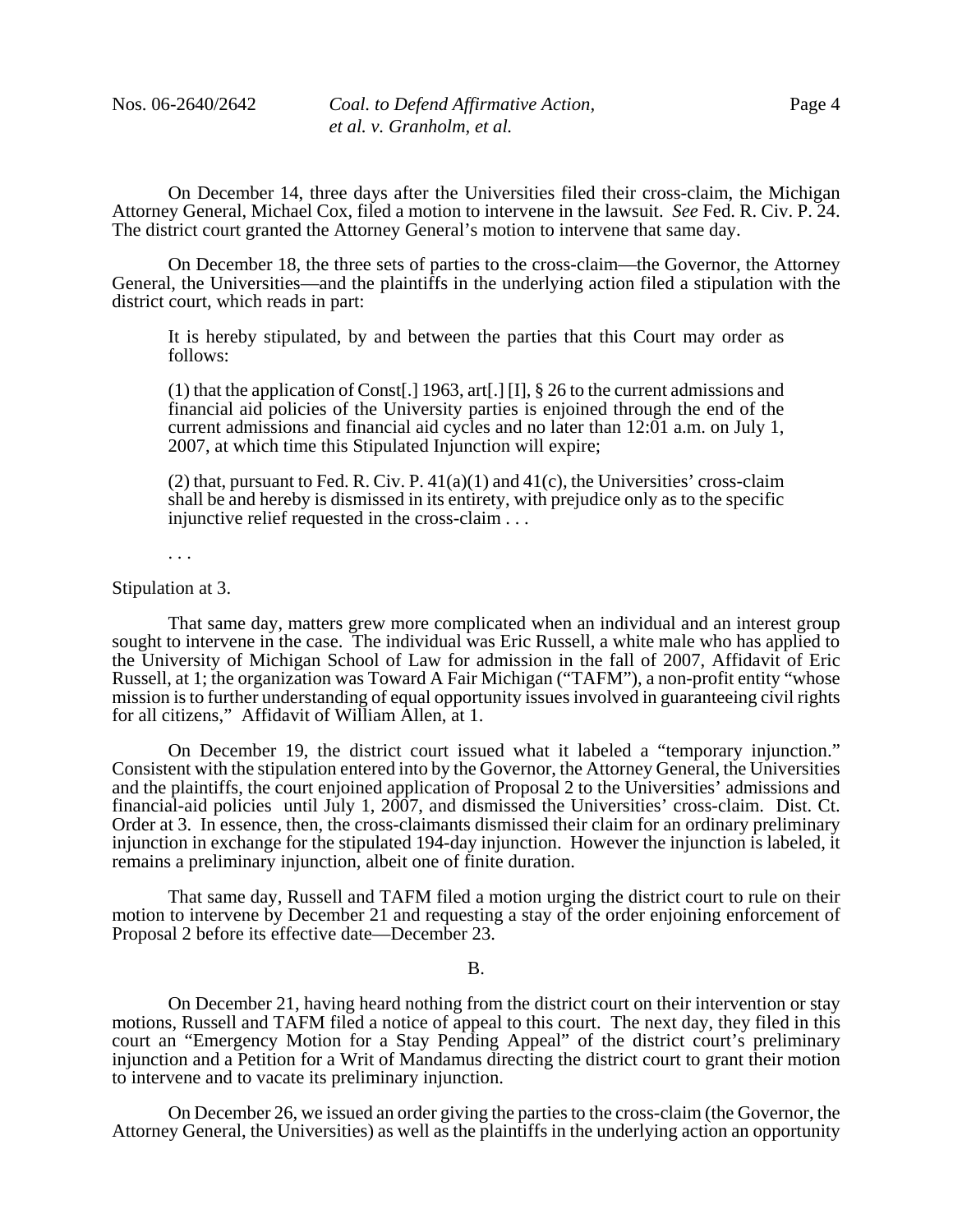to file responses to the motions by December 28. The order also gave Russell and TAFM an opportunity to file a reply brief by December 29. The City of Lansing, the American Civil Rights Foundation and the Michigan Civil Rights Initiative Committee each moved this court for leave to respond to Russell's motion and attached briefs to their motions. Because the district court has now denied their motions to intervene, and the denials have not been resolved on appeal, these entities are not parties to this action. Nonetheless, we have considered their filings as we would the filings of *amici curiae*.

On December 27, the district court ruled on the motions to intervene. It granted Russell's motion and denied TAFM's motion both as of right and by permission. At the same time, it denied motions to intervene filed by the City of Lansing (Michigan), the American Civil Rights Foundation and the Michigan Civil Rights Initiative Committee. The district court has not ruled on Russell's motion for a stay pending appeal.

On December 28, Russell and TAFM filed an amended notice of appeal with respect to the preliminary injunction issued by the district court on December 19. TAFM also appealed the denial of its motion to intervene (No. 06-2656), as did the American Civil Rights Foundation and the Michigan Civil Rights Initiative Committee (No. 06-2653) and the City of Lansing (No. 06-2658).

# C.

Let us be clear that the merits of the appeal of the order granting the preliminary injunction and the appeals of the orders denying the motions to intervene are not before this panel. In addition to the Petition for a Writ of Mandamus, the only matter presently before this panel is the motion filed by Eric Russell under his previously filed appeal, titled "Emergency Motion for a Stay Pending Appeal," asking us to stay the district court's preliminary injunction—in other words, to allow article I, section 26 of the Michigan Constitution to take immediate effect—until such time as Russell's appeal can be decided on the merits.

## II.

As an initial matter, Russell plainly may challenge the validity of the preliminary injunction. He has standing to participate in the case because he has applied for admission to the University of Michigan School of Law for matriculation in 2007 and accordingly has a direct interest in whether Proposal 2 applies to the Law School's admissions decisions this year. And he may intervene as of right in the case for one of two reasons. Either the district court's failure to address his meritorious intervention motion before the effective date of Proposal 2 on December 23 amounted to an effective denial of the motion, which we may correct on appeal (and indeed have done so before in a similar setting), *see Americans United for Separation of Church & State v. City of Grand Rapids*, 922 F.2d 303, 306 (6th Cir. 1990), and which we may review on an interlocutory basis, *see Sales v. Marshall*, 873 F.2d 115, 120 (6th Cir. 1989). Or the district court's order granting the intervention motion on December 27 permitted Russell to file a new notice of appeal, which he did on December 28 and which allowed him to seek immediate review of the preliminary injunction. Either way, Russell is now a party in the case; he has filed a notice of appeal with respect to the preliminary injunction; we have jurisdiction over an interlocutory appeal from a preliminary injunction, 28 U.S.C. § 1292(a); he has filed a Motion for an Emergency Stay Pending Appeal; and we may review the stay motion in connection with our authority over the appeal of the preliminary injunction.

### III.

Our standard for reviewing a motion for a stay pending appeal is a familiar one. Much like the standard for determining whether to issue a preliminary injunction, *Baker v. Adams County/Ohio*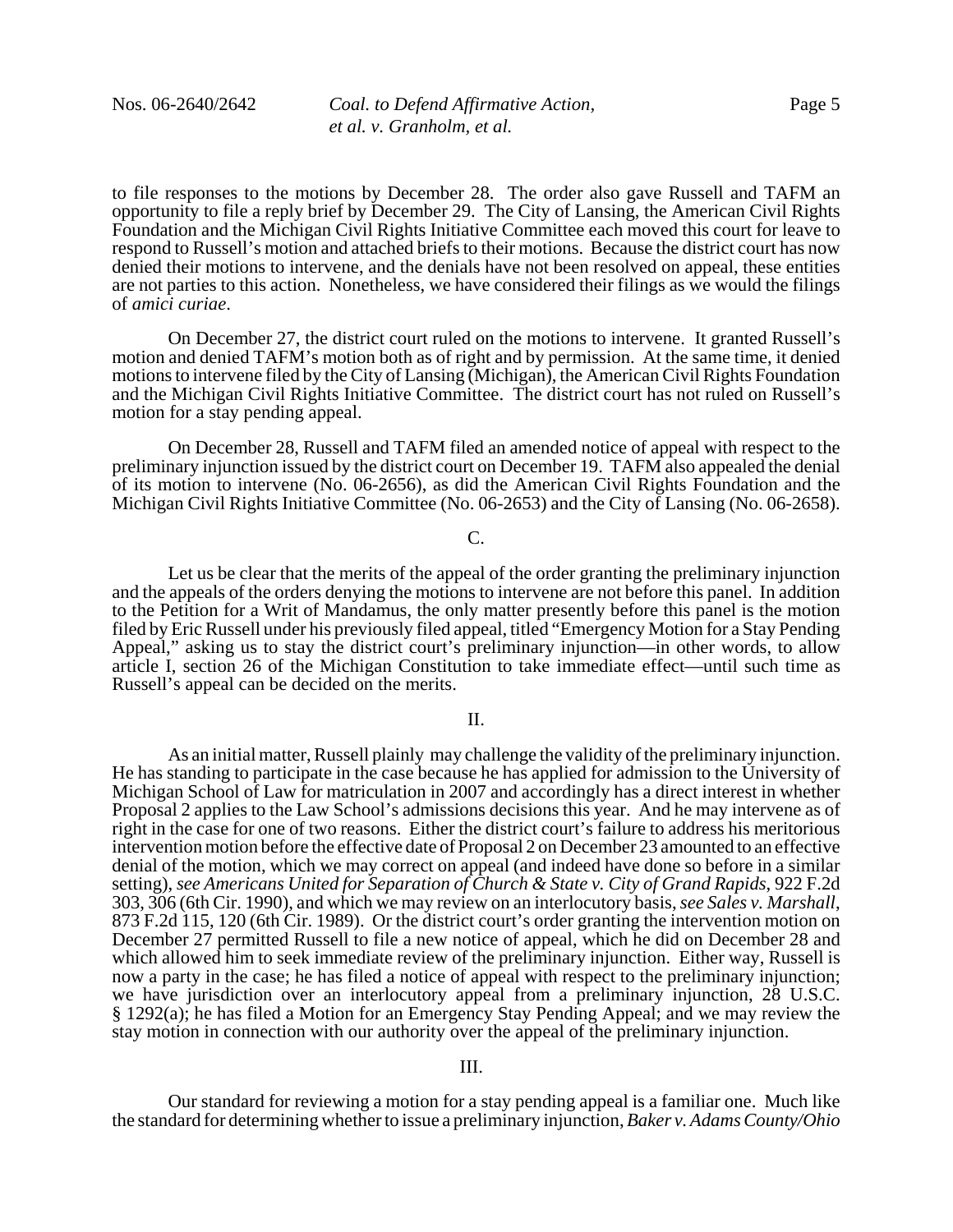Nos. 06-2640/2642 *Coal. to Defend Affirmative Action, et al. v. Granholm, et al.*

*Valley Sch. Bd.*, 310 F.3d 927, 928 (6th Cir. 2002) (per curiam), we consider "(1) the likelihood that the party seeking the stay will prevail on the merits of the appeal; (2) the likelihood that the moving party will be irreparably harmed absent a stay; (3) the prospect that others will be harmed if the court grants the stay; and (4) the public interest in granting the stay." *Mich. Coal. of Radioactive Material Users, Inc. v. Griepentrog*, 945 F.2d 150, 153 (6th Cir. 1991). All four factors are not prerequisites but are interconnected considerations that must be balanced together. *Id.*

#### A.

There are several ways to look at the likelihood that the district court's preliminary injunction order will be upheld on appeal, and each of them holds little promise that we will be able to uphold the order. *First*, the order itself does not contain a sufficient ground for prohibiting Proposal 2 from going into effect. By its terms, the order rests on two grounds: (1) "a stipulation from all parties to the case"—which at that time included the plaintiffs in the underlying action, the Universities, the Governor and the Attorney General—"consenting" to the preliminary injunction sought by the Universities, and (2) the court's conclusion "that the interests of all parties and the public are represented adequately" by these parties. Order at 3. The order does not contain any discussion of the federal-law grounds for granting an injunction. It does not contain any evidentiary findings concerning the need for immediate relief. And it does not address the four factors for granting a preliminary injunction: the Universities' likelihood of success on the merits of their cross-claim; the risk of irreparable injury to affected parties with or without the preliminary injunction; and the public interest. *See Six Clinic Holding Corp. II v. Cafcomp Sys., Inc.*, 119 F.3d 393, 399 (6th Cir. 1997) ("requir[ing]" a district court "to make specific findings concerning each of the four factors"); *United States v. Sch. Dist. of Ferndale, Mich*., 577 F.2d 1339, 1352 (6th Cir. 1978) (vacating district court's preliminary-injunction ruling because among other reasons the district court "failed to make an express finding as to probability of success on the merits").

Whether stipulated injunctions concerning the federal constitutionality of a state law—indeed a state constitutional amendment—are a good idea, bad idea or even a permissible idea need not detain us in gauging the merits of this stay motion. *See Evans v. City of Chicago*, 10 F.3d 474, 479 (7th Cir. 1993) (en banc) (plurality opinion) ("[T]he court must ensure that there is a substantial federal claim, not only when the decree is entered but also when it is enforced, and that the obligations imposed by the decree rest on this rule of federal law rather than the bare consent of the office holder."); *League of United Latin American Citizens v. Clements*, 999 F.2d 831, 846 (5th Cir. 1993) (en banc) ("Courts must be especially cautious when [state officials] seek to achieve by consent decree what they cannot achieve by their own authority."); *Williams v. Vukovich*, 720 F.2d 909, 920 (6th Cir. 1983) ("Judicial approval . . . may not be obtained for an agreement which is . . . contrary to the public interest."). The fact remains that this stipulated injunction was flawed on its own terms. From the day it was entered (December 19), it could not be said that the injunction furthered "the interests of all parties and the public." By December 18, it was clear that at least one member of the public (Eric Russell) did not support the suspension of Proposal 2 because by then he (and others) had filed a motion to intervene as of right in the lawsuit precisely because he (and others) disagreed with the parties' stipulated injunction—in his case because it would jeopardize his efforts to gain admission to the Law School in the 2007 first-year class.

Subsequent events confirm that the stipulated injunction did not account for the concerns of all interested parties—namely, the district court's December 27 order granting Russell intervention as of right. Intervention Order at 15; *see* Fed. R. Civ. P. 24(a) (requiring intervention as of right when the individual has "an interest" in the case and "is so situated that the disposition of the action may as a practical matter impair or impede the applicant's ability to protect that interest, unless the applicant's interest is adequately represented by existing parties"). In permitting Russell to intervene as a party in the case, the trial court concluded that his "individual interest . . . *may not* be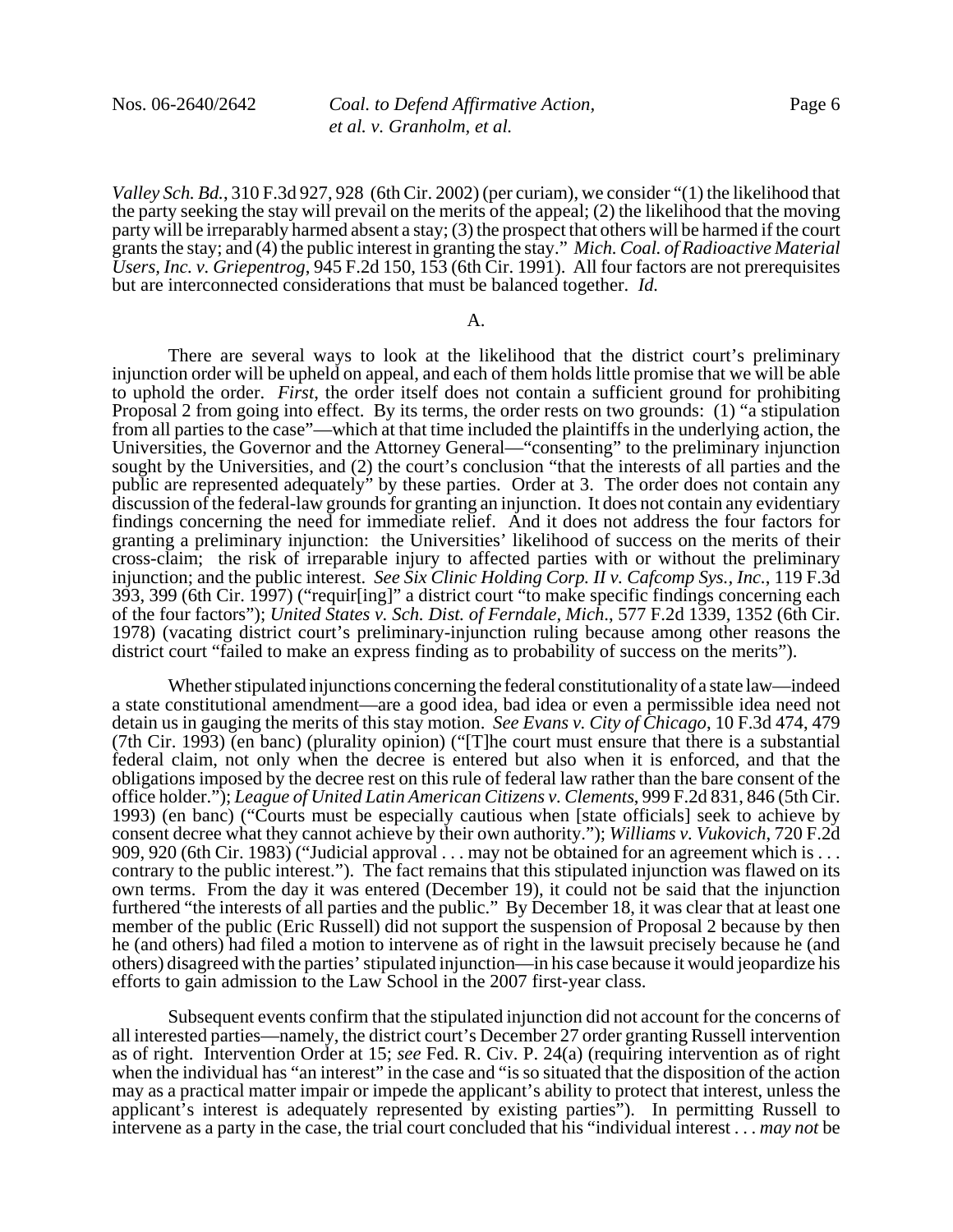taken into account by the present parties." Intervention Order at 15 (emphasis added). That seems to be an understatement. The parties knew of Russell's opposition to the stipulated injunction, to say nothing of the opposition to the injunction by other interested groups seeking to intervene in the case (including the proponent of Proposal 2), and nonetheless proceeded to seek its entry. Even now, the closest they have come to accounting for his interests in the case is to say that "he is free to reapply" if the Law School denies him admission this year. Universities' Br. at 38. In the final analysis, the only articulated basis provided for the injunction—that it furthered "the interests of all parties and the public"—is not true and thus does not suffice to sustain the injunction.

*Second*, even if we look behind the court's December 19 order to the Universities' crossclaim and motion for a preliminary injunction, these filings do not supply a basis for enjoining the law on the ground that it violates federal constitutional or statutory law. Most of these pleadings deal with irreparable-harm and public-interest arguments: the difficulty of changing admissions and financial-aid policies in the midst of an enrollment cycle, uncertainty over the meaning of the amendment under state law and the delay that will occur before the Michigan Civil Rights Commission acts on the Governor's request to interpret the amendment within 90 days—all goodfaith reasons for seeking delay, to be sure, but none of them pertinent to establishing a federal ground for suspending the law. As to that point, the Universities' request for a preliminary injunction says just one thing—that they have a First Amendment right to continue using race- and gender-based preferences. (More on that argument later.) The salient point, however, is that the request for a stipulated injunction was not premised on any agreement, or even suggestion, that Proposal 2 violated any federal law—constitutional or otherwise. That of course is because the Attorney General has taken the position that Proposal 2 is perfectly constitutional and the Governor has not yet taken any position on the issue.

Also unhelpful is the Universities' position that the federal courts should "determin[e] their rights and responsibilities under the Amendment" and delay the effective date of the law until that task has been completed. Cross-Claim at 5. This suggestion looks at the problem through the wrong end of the lens. State courts and state agencies (such as the Michigan Civil Rights Commission) generally get the first (and ultimately the last) crack at interpreting a state law—which is why uncertainty over the meaning of a state law often counsels in favor of a federal court staying its hand until the state courts have had a chance to construe the law. *See R.R. Comm'n of Tex. v. Pullman Co.*, 312 U.S. 496, 501 (1941).We know of no authority (and none has been supplied to us) saying that uncertainty over the meaning of a state law by itself supplies a basis for a federal court to suspend the law's effective date.

That the meaning of the amendment could be affected by the meaning of certain federal statutes, as the Universities also complained, does not change matters. Cross-Claim at 4. The Universities never explained what those federal laws were or exactly how they would affect the meaning of the amendment. But even if the Universities had suggested, say, that Title VI of the Civil Rights Act of 1964 might conflict with Proposal 2 under certain constructions of the amendment and certain constructions of Title VI, that would not give a federal court license to suspend the amendment. One would first want to know how the State was implementing the amendment before undertaking the task of determining whether that interpretation conflicted with some yet-to-be-determined construction of Title VI.

All of this is prelude to the most unusual feature of the stipulated injunction: the premise for granting it no longer exists. The Universities filed a cross-claim against the Governor (and effectively the Attorney General once he had intervened) seeking a declaration of "their rights and responsibilities" under Proposal 2 and a preliminary injunction until that had been done. But in return for the Attorney General's and Governor's stipulating to a preliminary injunction, the Universities agreed to dismiss the request for declaratory relief. So while the district court has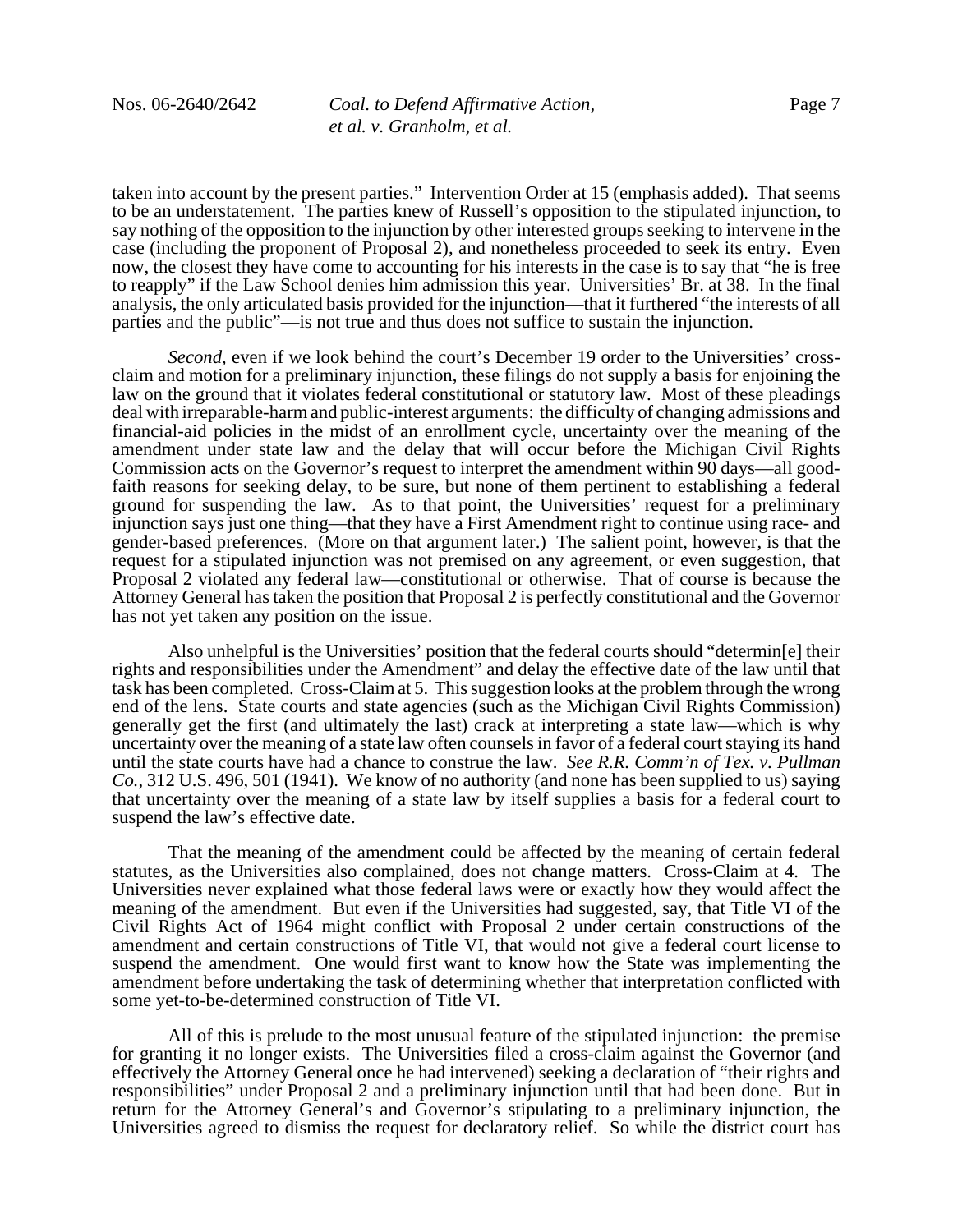suspended the effective date of the law, it no longer has the Universities' request (or any other request) before it for declaring the Universities' "rights and responsibilities" under the amendment—or for that matter any other explanation for enjoining the law, save for the fact that some interested parties want it stayed.

In view of this point, it puzzles us that the Attorney General, who stipulated to the entry of the preliminary injunction, now contends that we lack jurisdiction to entertain a motion to stay it. Why? Because, he says, the Universities' underlying cross-claim has now been dismissed and because the district court did not permit Russell to become a party to the case until after that dismissal. But of course Russell was allowed to intervene in the "action," Fed. R. Civ. P. 24(a), not a cross-claim, and that action is alive and well. The Attorney General, moreover, seems to ignore what would seem to be a corollary to his proposed interpretation of this sequence of events—namely that if the cross-claim had already been dismissed, there would no longer be any basis for a preliminary injunction, *see supra*, and the district court could not have undertaken the necessary inquiry into the parties' likelihood of success on the cross-claim, much less found that any such probability of success existed.

*Third*, the responses to the stay motion filed in our court by the four sets of parties to the stipulated injunction—the Governor, the Attorney General, the Universities and the plaintiffs in the underlying action—also do not support the injunction. While all four of them argue extensively about the hardships of complying with the law in the middle of the 2006-2007 admissions cycle, they do not offer tenable explanations for suspending Proposal 2 on the basis of federal law.

Far from raising doubts about the validity of the amendment under federal law, the Attorney General thoroughly explains why it *does not* violate the Federal Constitution or any federal statutes. While the Governor does not expressly defend the validity of the amendment in her appellate papers, neither does she say that it violates any federal law.

**The First Amendment.** In their response to the stay motion, the Universities argue that the amendment violates the First Amendment, specifically the Universities' right to select a diverse student body in the name of academic freedom. But it is one thing to defer to a state university's judgment in deciding who may attend that university—and to defer in the process to the university's academic freedom that "long has been viewed as a special concern of the First Amendment," *Regents of the Univ. of Cal. v. Bakke*, 438 U.S. 265, 312 (1978) (opinion of Powell, J.)—in determining whether the university has run the gauntlet of defending presumptively unconstitutional racial classifications. It is quite another to say that the First Amendment in general and academic freedom in particular prohibit a State from eliminating racial preferences. Were it otherwise, as Russell points out, "state laws requiring colleges to give preferences to state residents or to admit those in the top 10% of their high school classes" would routinely violate the First Amendment. Stay Motion at 17.

The Universities mistake interests grounded in the First Amendment—including their interests in selecting student bodies—with First Amendment rights. It is not clear, for example, how the Universities, as subordinate organs of the State, have First Amendment rights against the State or its voters. *See, e.g., Trs. of Dartmouth Coll. v. Woodward*, 17 U.S. 518, 629 (1819). One does not generally think of the First Amendment as protecting the State from the people but the other way around—of the Amendment protecting individuals from the State. After all, *Bakke*, *Grutter* and *Gratz*—the lead cases upon which the Universities rely in claiming that Proposal 2 violates the First Amendment—involved constitutional challenges by individuals against States (or at least state officials). Even then, the States' invocation of the First Amendment in those cases hardly shows that the First Amendment trumps the Fourteenth. In *Bakke* and *Gratz*, the Court *invalidated* the racial preferences contained in the schools' admissions programs under the Equal Protection Clause. And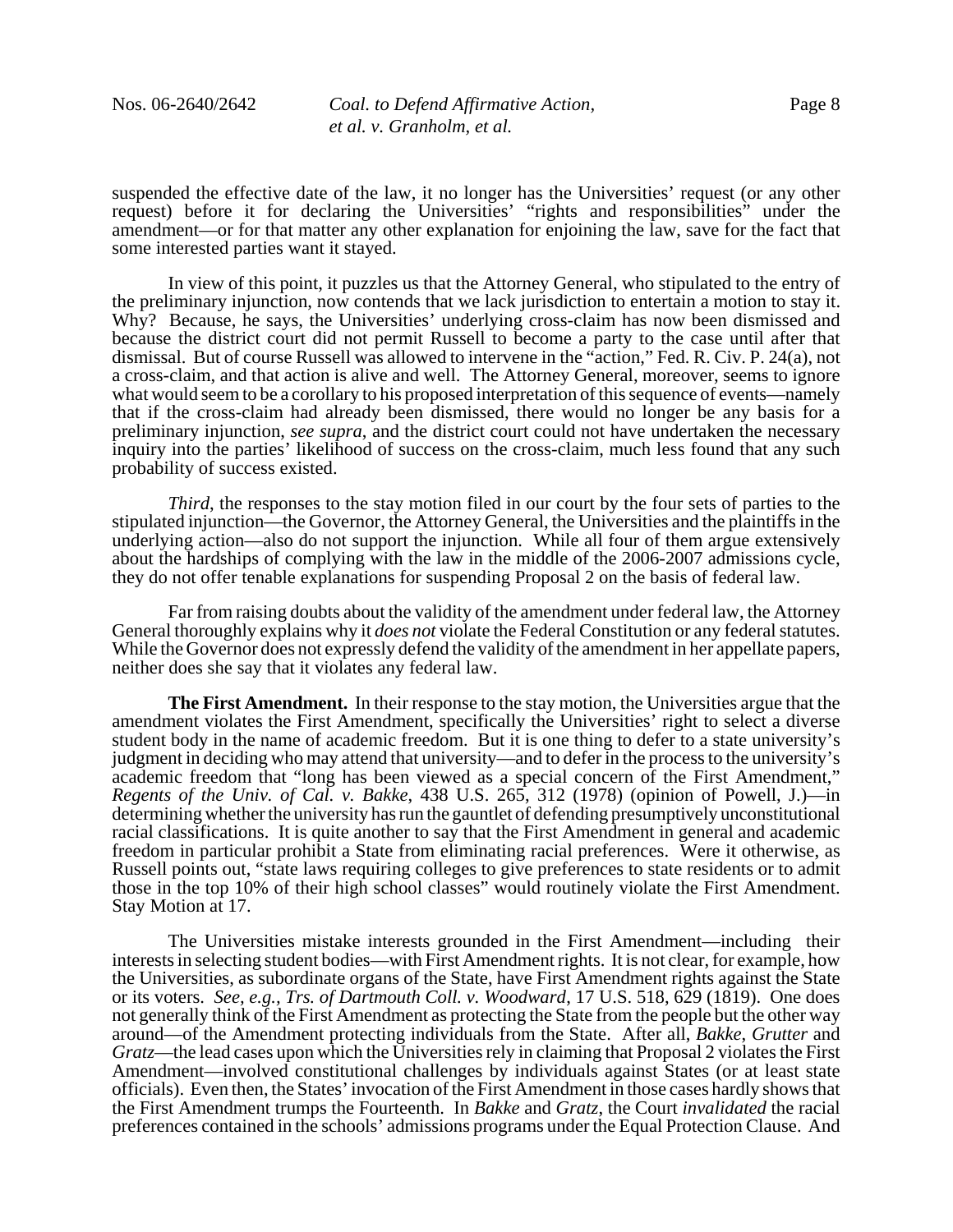while *Grutter* upheld the School of Law's use of racial classifications in making its admissions decisions, that was not because the First Amendment compelled it to do so. *Grutter* addresses academic freedom in the context of asking whether "the Law School's use of race is justified by a compelling state interest," 539 U.S. at 327, a question it answers by saying that its decision is "in keeping with our tradition of giving a degree of deference to a university's academic decisions, *within* constitutionally prescribed limits." *Id.* at 328 (emphasis added); *see Bakke*, 438 U.S. at 311–12 (opinion of Powell, J.) (stating that "the attainment of a diverse student body" is "a constitutionally permissible goal for an institution of higher education"). One of those "constitutionally prescribed limits," however, is the separate requirement of narrow tailoring—an inquiry that no one maintains may be satisfied simply by invoking a university's legitimate, but hardly dispositive, interest in academic freedom.

In discussing the narrow-tailoring requirement, moreover, *Grutter* urged universities to look to States that had eliminated the use of race in making admissions decisions to determine whether race-neutral ways of furthering the universities' interests in a diverse student body existed. *See* 539 U.S. at 342 ("Universities in California, Florida, and Washington State, where racial preferences in admissions are prohibited by state law, are currently engaged in experimenting with a wide variety of alternative approaches. Universities in other States can and should draw on the most promising aspects of these race-neutral alternatives as they develop."). If, as the Universities maintain, the First Amendment prohibits States from eliminating racial preferences in admissions, one would not expect the Court to urge universities to consider the efficacy of state laws doing just that. No less strange, *Grutter* ends by explaining that affirmative action programs may not exist in perpetuity. Noting that it has been 25 years since *Bakke*, it remarked that "[w]e expect that 25 years from now, the use of racial preferences will no longer be necessary to further the interest approved today." *Id.* at 343. The First Amendment, by contrast, has no termination point, whether in 25, 50 or 250 years, making it improbable that the same Court that decided *Grutter* would hold that state universities have a First Amendment right to maintain racial preferences.

**The Equal Protection Clause**. The plaintiffs in the underlying action offer a host of other arguments for sustaining the preliminary injunction. In addition to invoking the First Amendment, they claim that the amendment likely violates the Equal Protection Clause of the Fourteenth Amendment. We do not agree.

In contending that the Equal Protection Clause compels what it presumptively prohibits, plaintiffs face a steep climb. The Clause prevents "official conduct discriminating on the basis of race," *Washington v. Davis*, 426 U.S. 229, 229 (1976), and on the basis of sex, *United States v. Virginia*, 518 U.S. 515 (1996), not official conduct that bans "discriminat[ion] against" or "preferential treatment to" individuals on the basis of race or sex—as Proposal 2 does.

If "[d]istinctions between citizens solely because of their ancestry are by their very nature odious to a free people whose institutions are founded upon the doctrine of equality," *Hirabayashi v. United States*, 320 U.S. 81, 100 (1943), and if racial distinctions "threaten to stigmatize individuals by reason of their membership in a racial group and to incite racial hostility," *Shaw v. Reno*, 509 U.S. 630, 643 (1993) (citations omitted), a state constitutional amendment designed to eliminate such "distinctions" in state government would seem to be an equal-protection virtue, not an equal-protection vice. After all, the "color-blind" goal of the Equal Protection Clause, *Plessy v. Ferguson*, 163 U.S. 537, 559 (1896) (Harlan, J., dissenting), is "to do away with all governmentally imposed discrimination based on race," *Palmore v. Sidoti*, 466 U.S. 429, 432 (1984) (citation and footnote omitted), making it difficult to understand how the same constitutional provision could prohibit a State from doing away with race- and sex-based classifications sooner rather than later. *See Crawford v. Bd. of Educ. of the City of Los Angeles*, 458 U.S. 527, 538–39 (1982) ("[T]he Equal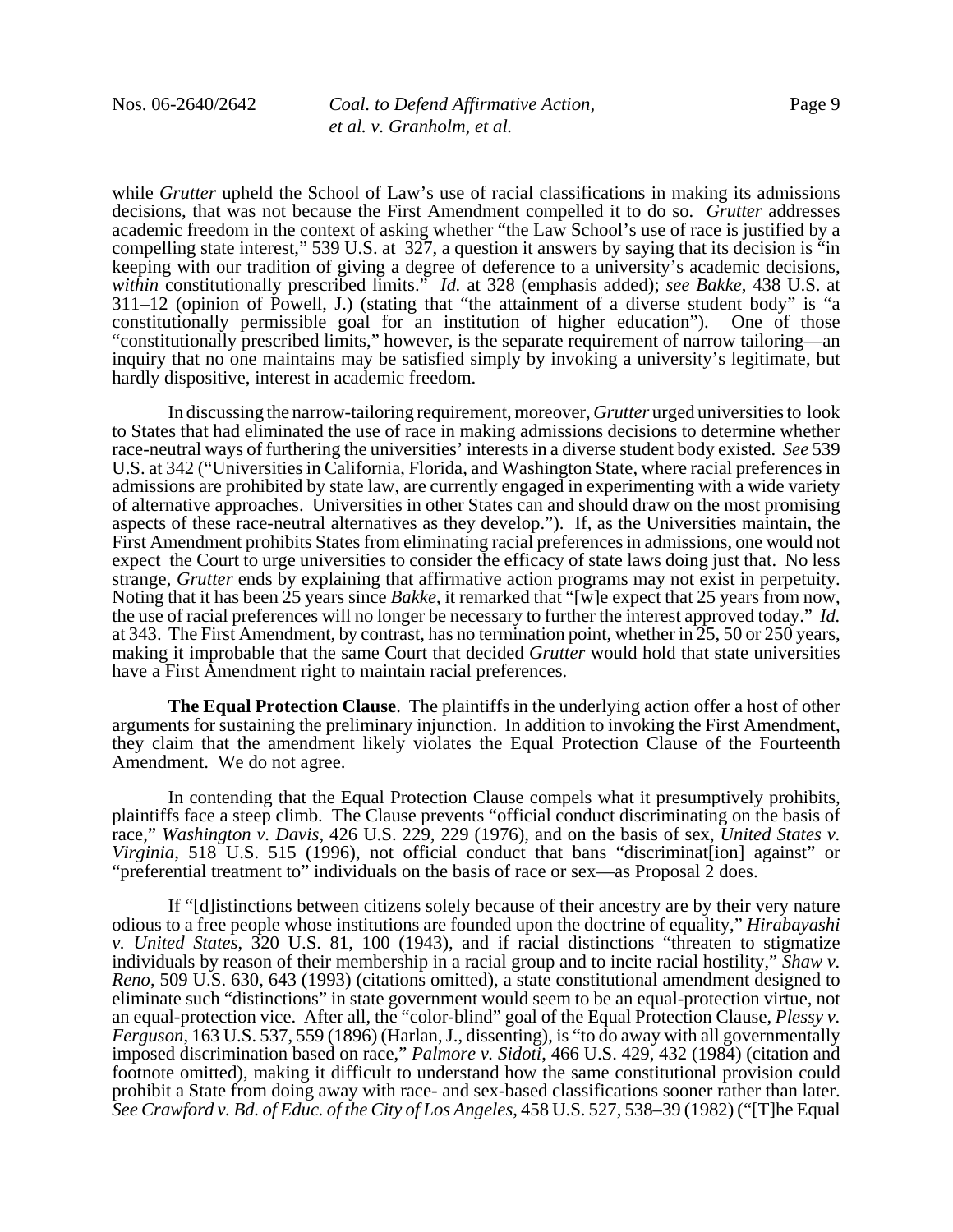Protection Clause is not violated by the mere repeal of race-related legislation or policies that were not required by the Federal Constitution in the first place.").

*Grutter*, it is true, says that States still may use racial classifications as a factor in school admissions when they can establish a compelling interest for doing so and when they can satisfy the demanding requirements of narrow tailoring. But *Grutter* never said, or even hinted, that state universities *must* do what they narrowly *may* do*.* Otherwise: the Court would not have directed state universities to look to "[u]niversities in California, Florida, and Washington State, where racial preferences in admissions are prohibited by state law," to "draw on the most promising aspects of these race-neutral alternatives as they develop," 539 U.S. at 342; it would not have quoted in the next line of the opinion Justice Kennedy's concurrence in *United States v. Lopez*, 514 U.S. 549, 581 (1995), to the effect that "the States may perform their role as laboratories for experimentation to devise various solutions where the best solution is far from clear"—such as looking for race-neutral methods of seeking diverse student bodies, *Grutter*, 539 U.S. at 343; and it would not have said that "[w]e expect that 25 years from now, the use of racial preferences will no longer be necessary to further the interest approved today," *id*. Surely a State may offer more equal protection than the Fourteenth Amendment requires, *see Oregon v. Hass*, 420 U.S. 714, 719 (1975) ("a State is free *as a matter of its own law* to impose greater restrictions . . . than those this Court holds to be necessary upon federal constitutional standards"), and surely a State may end racial preferences some years before they must do so. In the end, a law eliminating presumptively invalid racial classifications is not itself a presumptively invalid racial classification.

Much the same is true of classifications based on gender. "Without equating gender classifications, for all purposes, to classifications based on race or national origin, the Court . . . has carefully inspected official action that closes a door or denies opportunity to women (or to men)." *United States v. Virginia*, 518 U.S. 515, 532 (1996) (internal footnote and citation omitted); *see J.E.B. v. Alabama ex rel. T.B.*, 511 U.S. 127, 136 (1994) ("[O]ur Nation has had a long and unfortunate history of sex discrimination, a history which warrants the heightened scrutiny we afford all gender-based classifications today.") (internal quotation marks omitted). If the Equal Protection Clause gives "heightened" scrutiny to such distinctions, a State acts well within the letter and spirit of the Clause when it eliminates the risk of any such scrutiny by removing gender classifications altogether in its admissions programs.

In taking this path, we do not walk alone. In 1997, the Ninth Circuit rejected an Equal Protection challenge to a similar proposition passed by the people of California. *See Coal. for Econ. Equity v. Wilson*, 122 F.3d 692 (9th Cir. 1997). Like Proposal 2, Proposition 209 outlawed discrimination or preferential treatment "on the basis of race, sex, color, ethnicity, or national origin" in the realms of public employment, education and contracting. Cal. Const. art. I, § 31(a). Like the plaintiffs in our case, the plaintiffs in the Ninth Circuit case argued that the state initiative denied them equal protection of the laws by burdening their right to seek the benefits of existing affirmative action programs. *See Coal. for Econ. Equity*, 122 F.3d at 705. And like the Ninth Circuit, we find these arguments unpersuasive. *See id.* at 702 ("A law that prohibits the State from classifying individuals by race or gender *a fortiori* does not classify individuals by race or gender."); *see id*. at 708 ("The controlling words, we must remember, are 'equal' and 'protection.' Impediments to preferential treatment do not deny equal protection.").

Attempting to head off this conclusion, plaintiffs contend that Proposal 2 violates their equal protection rights by placing an unfair political burden on women and minorities who "may now seek relief" in the form of the re-institution of race- and gender-based admissions preferences "only by mounting a statewide campaign to amend" the Michigan Constitution. Complaint at 17. Three Supreme Court cases, they argue, demonstrate that state and local governments may not restructure the political process to disadvantage or discriminate against minorities. *See Hunter v. Erickson*, 393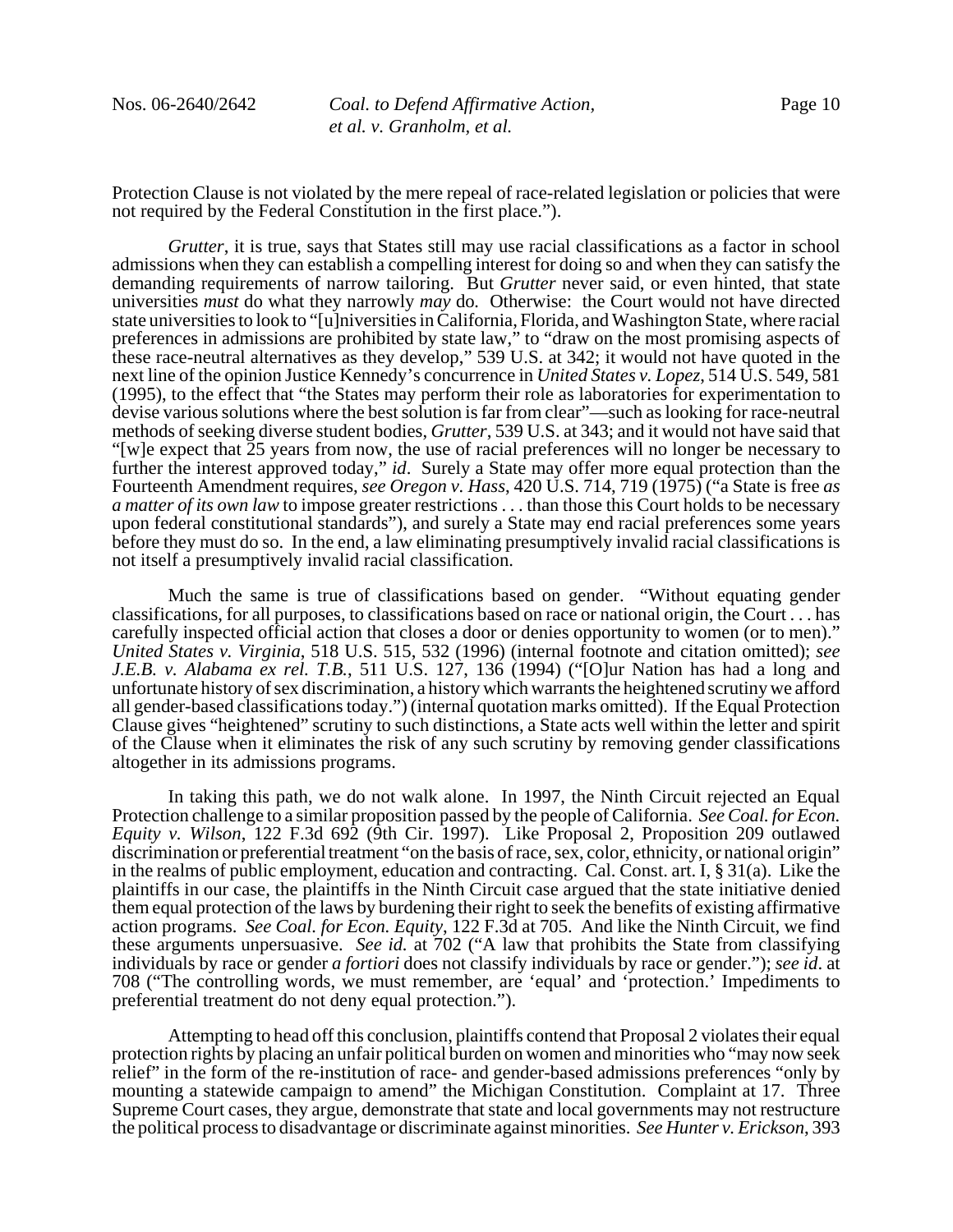U.S. 385 (1969); *Washington v. Seattle Sch. Dist. No. 1*, 458 U.S. 457 (1982); *Romer v. Evans*, 517 U.S. 620 (1996).

In all three cases, however, the Court determined that the laws at issue burdened minority interests in the political process in a way that Proposition 2 does not. *Hunter* addressed an amendment to Akron's city charter requiring Akron's city council to obtain majority approval by the city before implementing housing ordinances dealing with racial, religious or ancestral discrimination. Although the provision purported on its face to treat all races equally, in "reality," the Court held, "the law's impact falls on the minority" because the "majority needs no protection against discrimination and if it did, a referendum might be bothersome but no more than that." 393 U.S. at 391. *Seattle* invoked *Hunter* to strike down a Washington State initiative preventing local school boards from using racially integrative busing. There the Court reasoned that the initiative "remove[d] authority to address a racial problem—and only a racial problem—from the existing decisionmaking body, in such a way as to burden minority interests." 458 U.S. at 474. *Romer* struck down an amendment to the Colorado constitution that prohibited local governments from acting to protect homosexuals from discrimination, an amendment that "impose[d] a special disability upon [homosexuals] alone." 517 U.S. at 631.

Unlike the laws invalidated in *Hunter*, *Seattle* and *Romer*, Proposal 2 does not burden minority interests and minority interests alone. The proposal prohibits the State from discriminating against or granting preferential treatment to individuals on the basis of "race, sex, color, ethnicity, or national origin." Mich. Const. art. I, § 26. No matter how one chooses to characterize the individuals and classes benefitted or burdened by this law, the classes burdened by the law according to plaintiffs—women and minorities—make up a majority of the Michigan population. As *Hunter* indicates, the "majority needs no protection against discrimination and if it did, a referendum might be bothersome but no more than that." 393 U.S. at 391. Unlike the *Hunter* line of cases, then, Proposal 2 does not single out minority interests for this alleged burden but extends it to a majority of the people of the State.

Even were we to consider only the law's restrictions on racial preferences, this politicalprocess claim still would not be likely to succeed. The challenged enactments in *Hunter*, *Seattle* and *Romer* made it more difficult for minorities to obtain *protection from discrimination* through the political process; here, by contrast, Proposal 2 purports to make it more difficult for minorities to obtain *racial preferences* through the political process. These are fundamentally different concepts. The *Hunter*, *Seattle* and *Romer* decisions, moreover, objected to a State's impermissible attempt to reallocate political authority. *See Seattle*, 458 U.S. at 470 (prohibiting a government from "explicitly using the *racial* nature of a decision to determine the decisionmaking process"). Instead of reallocating the political structure in the State of Michigan, Proposal 2 is more akin to the "repeal of race-related legislation or policies that were not required by the Federal Constitution in the first place," *Crawford*, 458 U.S. at 538, an action that does not violate the Equal Protection Clause. *See generally Coal. for Econ. Equity*, 122 F.3d at 708 (reasoning that "[i]mpediments to preferential treatment do not deny equal protection").

**Title VI.** Plaintiffs next argue that Title VI of the Civil Rights Act of 1964 preempts Proposal 2. But they face several obstacles in bringing the claim. For one, the Civil Rights Act says that it may not be "construed as invalidating any provision of State law unless such provision is inconsistent with any of the purposes of this Act, or any provision thereof." 42 U.S.C. § 2000h-4. That means plaintiffs must establish a form of "conflict preemption," which is to say they must show either that "compliance with both federal and state regulations is a physical impossibility" or that "state law stands as an obstacle to the accomplishment and execution of the full purposes and objectives of Congress." *Cal. Fed. Sav. & Loan Ass'n v. Guerra*, 479 U.S. 272, 281 (1987) (plurality) (internal quotation marks omitted).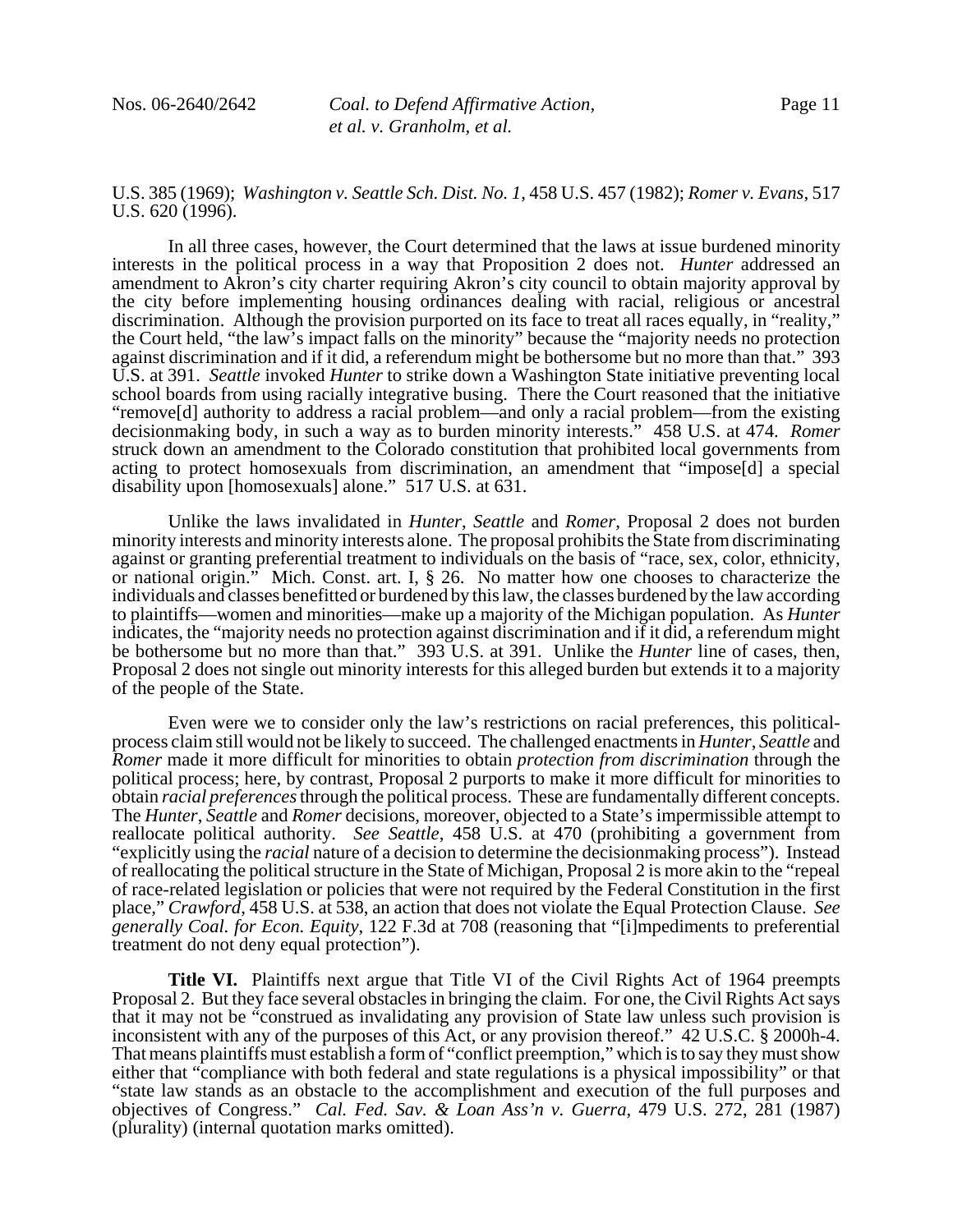For another, Proposal 2 by its terms eliminates any conflict between it and federal-funding statutes like Title VI. "This section," the proposal says, "does not prohibit action that must be taken to establish or maintain eligibility for any federal program, if ineligibility would result in a loss of federal funds to the state." Mich. Const. art. I, § 26(4). And Title VI in turn says that "[n]o person in the United States shall, on the ground of race, color, or national origin, be excluded from participation in, be denied the benefits of, or be subjected to discrimination under any program or activity receiving Federal financial assistance." 42 U.S.C. § 2000d. What Title VI requires, in other words, Proposal 2 expressly allows—eliminating any conflict between the two laws.

Nor does Proposal 2 thwart the purposes of Title VI—"prevent[ing] discrimination in federally assisted programs." Pub. L. No. 88-352, 78 Stat. 241 (1964). Proposal 2 reinforces that goal by prohibiting state universities from discriminating, or granting preferential treatment, on the basis of race.

**Title IX**. Plaintiffs further contend that Title IX of the Education Amendments of 1972 preempts Proposal 2. This claim, too, holds little promise. Proposal 2, as shown, expressly avoids conflicts with federal-funding statutes like this one. Mich. Const. art. I, § 26(4). And by preventing discrimination on the basis of sex, Proposal 2 directly serves Title IX's objectives. *See* 20 U.S.C. § 1681 ("No person in the United States shall, on the basis of sex, be excluded from participation in, denied the benefits of, or be subjected to discrimination under any education program or activity receiving Federal financial assistance."). (In their complaint, plaintiffs also relied on Title VII and an Executive Order, but they have not invoked these provisions in seeking to uphold the preliminary injunction.)

#### B.

Having determined that Russell has a strong likelihood of reversing the district court's preliminary injunction, we must consider whether the other stay factors militate against granting a stay. They do not. The irreparable-injury factors do not meaningfully favor one set of parties over the other. To the extent plaintiffs and the Universities maintain that irreparable harm will occur to them because Proposal  $\tilde{2}$  violates their federal constitutional rights, that does not help them. As we have shown, they have little likelihood of establishing that Proposal 2 violates the Federal Constitution.

What we have instead is a situation in which irreparable harm will befall one side or the other of the dispute no matter what we do. To respect university applicants who favor preferences this year is necessarily to slight those who oppose them—putting both equally at risk of disappointment when admissions decisions are made this year. And to respect the Universities' interest in preserving their current admissions and financial-aid programs during this enrollment cycle is necessarily to slight the public interest in permitting a statewide initiative to go into effect on the date that the Michigan Constitution requires. In short, "either party will suffer an irreparable injury if we rule against it." *Congregation Lubavitch v. City of Cincinnati*, 923 F.2d 458, 460 (6th Cir. 1991). Nor can it fairly be said that Proposal 2 came as a sudden surprise to anyone. Efforts to pass the initiative began soon after the Supreme Court's decisions in *Grutter* and *Gratz*, and the initiative was passed near the beginning of the 2006-2007 admissions cycle after a long debate about the merits of it. The irreparable-harm inquiry in the end does not strongly favor one party or another.

With respect to the fourth factor, "the public interest lies in a correct application" of the federal constitutional and statutory provisions upon which the claimants have brought this claim, *id*., and ultimately (in view of our interpretation of those provisions) upon the will of the people of Michigan being effected in accordance with Michigan law. All of this said, our decision ultimately "turn[s] on the likelihood of success on the merits," *id.*, and our conviction that these are weak